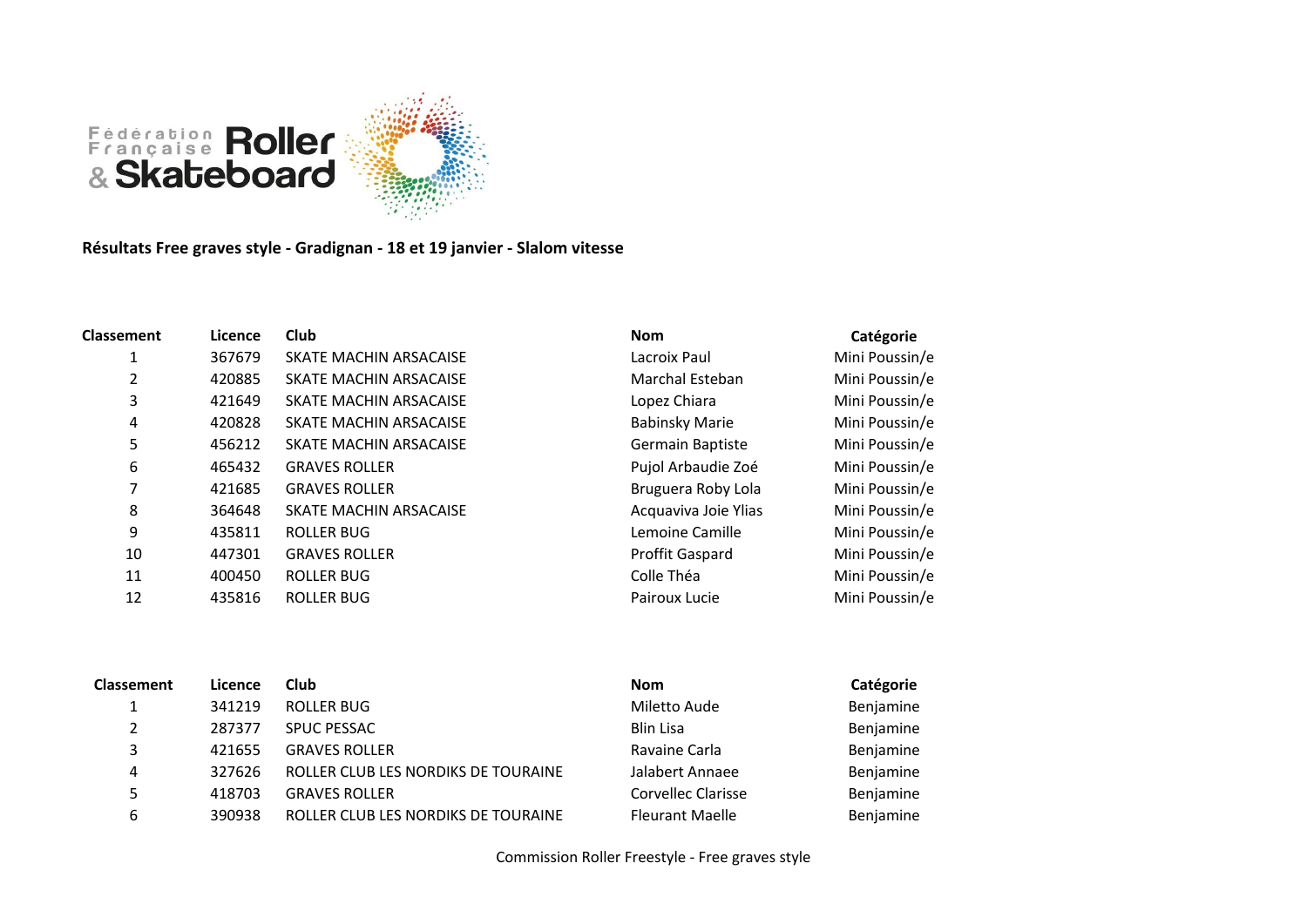|    | 358443 | ROLLER CLUB LES NORDIKS DE TOURAINE | Jimenez Olga   | Benjamine |
|----|--------|-------------------------------------|----------------|-----------|
| 8  | 418808 | <b>GRAVES ROLLER</b>                | Lamarque Elise | Benjamine |
| 9  | 333240 | SKATE MACHIN ARSACAISE              | Lassaux Marina | Benjamine |
| 10 | 430308 | <b>GRAVES ROLLER</b>                | Venec Abie     | Benjamine |

| <b>Classement</b> | Licence | Club                   | <b>Nom</b>      | Catégorie |
|-------------------|---------|------------------------|-----------------|-----------|
|                   | 320829  | ROLLER BUG             | Coupeaud Julien | Benjamin  |
| 2                 | 362122  | <b>SPUC PESSAC</b>     | Berhila Lounes  | Benjamin  |
| 3                 | 369354  | <b>GRAVES ROLLER</b>   | Doussin Matheo  | Benjamin  |
| 4                 | 333236  | ROLLER BUG             | Deniaud Nolan   | Benjamin  |
| 5                 | 418726  | <b>GRAVES ROLLER</b>   | Sorge Arthur    | Benjamin  |
| 6                 | 381090  | SKATE MACHIN ARSACAISE | Gomez Esteve    | Benjamin  |
|                   | 356703  | <b>GRAVES ROLLER</b>   | Proffit Simon   | Benjamin  |

| <b>Classement</b> | Licence | Club                                | <b>Nom</b>          | Catégorie        |
|-------------------|---------|-------------------------------------|---------------------|------------------|
|                   | 361501  | <b>ROLLER BUG</b>                   | Labat Celya         | Minime F / CJS F |
| 2                 | 341221  | <b>ROLLER BUG</b>                   | Darrigrand Lea      | Minime F / CJS F |
| 3                 | 320661  | ROLLER CLUB LES NORDIKS DE TOURAINE | De Voort Albane     | Minime F / CJS F |
| 4                 | 320660  | ROLLER CLUB LES NORDIKS DE TOURAINE | De Voort Margaux    | Minime F / CJS F |
| 5                 | 333238  | SKATE MACHIN ARSACAISE              | Lassaux Justine     | Minime F / CJS F |
| 6                 | 308864  | <b>GRAVES ROLLER</b>                | Ermeneux Maelia     | Minime F / CJS F |
| 7                 | 242460  | <b>GRAVES ROLLER</b>                | Dupouy Jeanne       | Minime F / CJS F |
| 8                 | 275772  | ROLLER BUG                          | <b>Ruet Camille</b> | Minime F / CJS F |
| 9                 | 328112  | ROLLER CLUB LES NORDIKS DE TOURAINE | Canterranne Louna   | Minime F / CJS F |

| <b>Classement</b> | Licence | Club                 | Nom                 | Catégorie |
|-------------------|---------|----------------------|---------------------|-----------|
| <b>.</b>          | 284636  | <b>GRAVES ROLLER</b> | <b>Bouguet Noah</b> | Minime H  |
|                   | 236882  | <b>SPUC PESSAC</b>   | <b>Blin Alexis</b>  | Minime H  |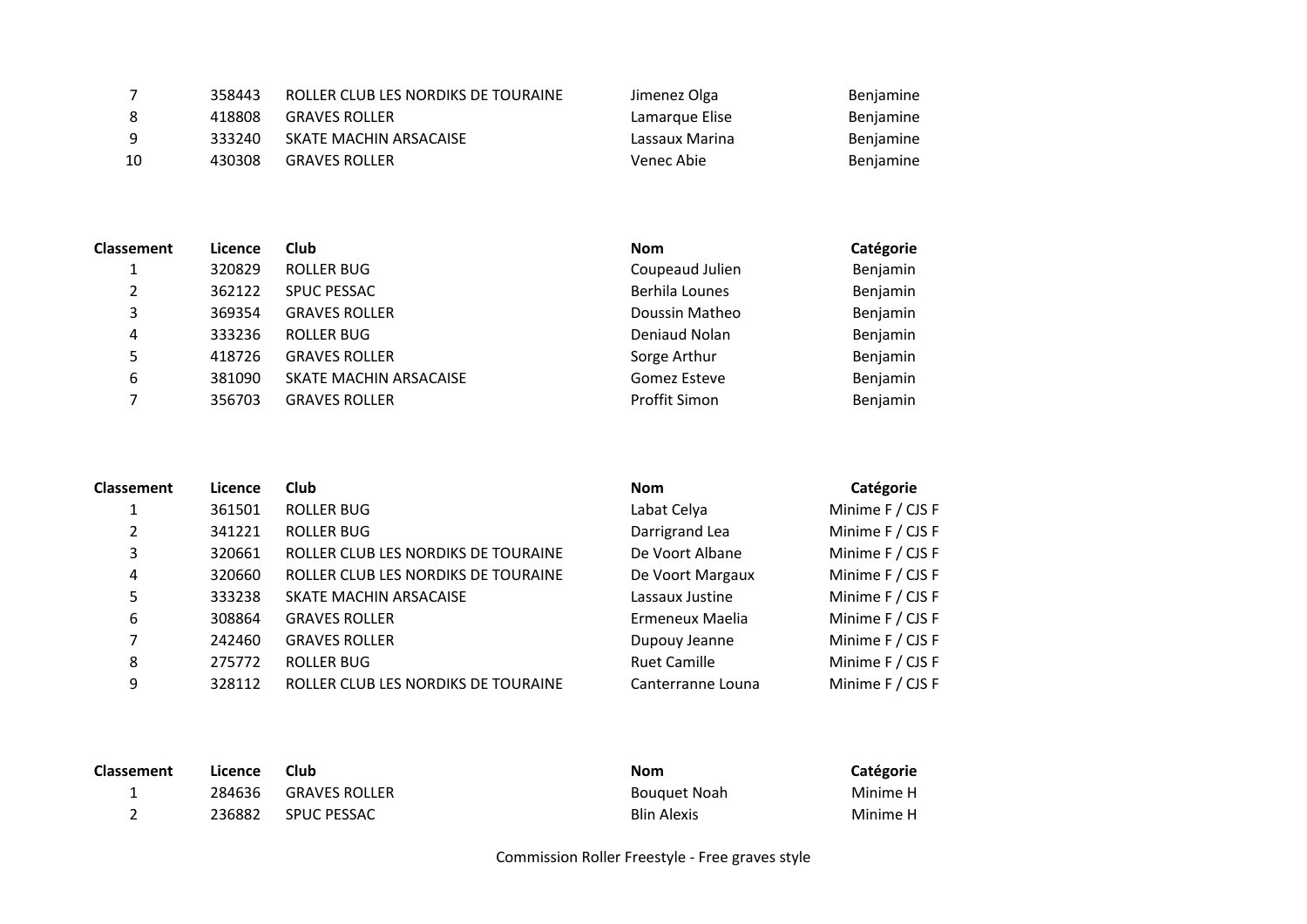| 3 | 220624 | ROLLER BUG             | Charvet Julien         | Minime H |
|---|--------|------------------------|------------------------|----------|
| 4 | 284375 | <b>SPUC PESSAC</b>     | Trijean Maxime         | Minime H |
| 5 | 381329 | <b>GRAVES ROLLER</b>   | Calabrese Gabriele     | Minime H |
| 6 | 379662 | SKATE MACHIN ARSACAISE | Gouineaud Loury Arthur | Minime H |
|   | 296365 | ROLLER BUG             | Laprade Nicolas        | Minime H |

| <b>Classement</b> | Licence | Club                 | <b>Nom</b>           | Catégorie |
|-------------------|---------|----------------------|----------------------|-----------|
|                   | 385607  | ROLLER BUG           | Leleu Eliott         | CJS H     |
| 2                 | 339783  | ROLLER MANIA         | Hairy Tomy           | CJS H     |
| 3                 | 170130  | ROLLER BUG           | Le Goff Kieran       | CJS H     |
| 4                 | 207517  | ROLLER BUG           | <b>Charvet Louis</b> | CJS H     |
| 5.                | 338482  | <b>ROLLER MANIA</b>  | Hairy Jeremy         | CJS H     |
| 6                 | 329002  | <b>GRAVES ROLLER</b> | Daviaud Matheo       | CJS H     |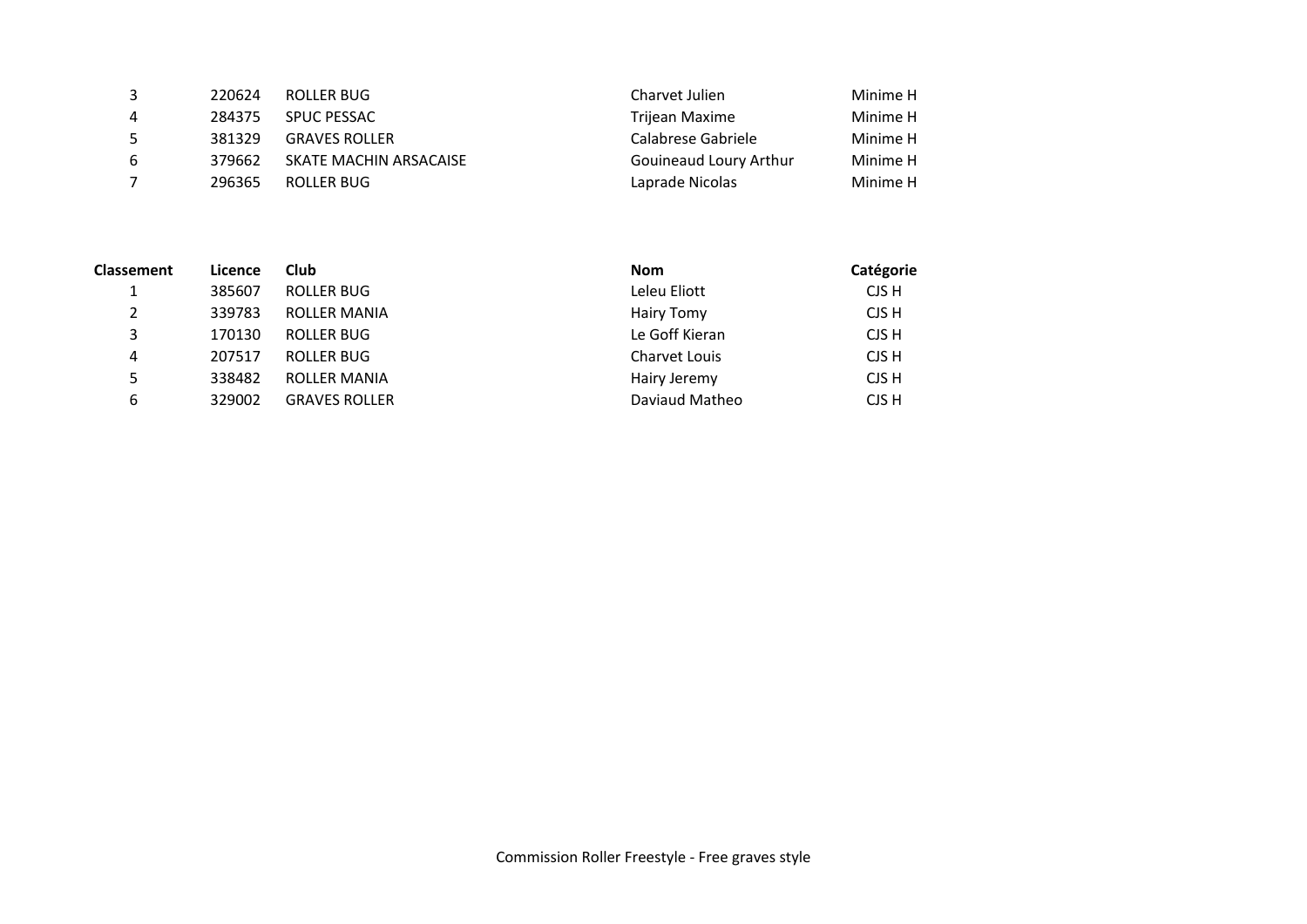

**Résultats Free graves style - Gradignan - 18 et 19 janvier - Slalom classic**

## **Toutes catégories**

|       |         |                                          |                                            |      | Juge 1 |                               |       | Juge 2       |       |             |       | Juge 3       |       |             |                       |              |             |
|-------|---------|------------------------------------------|--------------------------------------------|------|--------|-------------------------------|-------|--------------|-------|-------------|-------|--------------|-------|-------------|-----------------------|--------------|-------------|
| Place | Licence |                                          | Nom                                        | Pén  | Tech   | <b>Art</b>                    | Total | <b>Class</b> | Tech  | <b>IArt</b> | Total | <b>Class</b> | Tech  | <b>IArt</b> | <b>Total</b>          | <b>Class</b> | S des juges |
|       | 339783  | <b>ROLLER MANIA</b>                      | Hairy Tomy                                 | 0,50 | 52,00  | 46,00                         | 97,50 | 1,00         | 48,00 | 40,00       | 87,50 | 1,00         | 45,00 |             | 38,00 82,50           | 1,00         | 3,00        |
|       | 320661  | <b>ROLLER CLUB LES IDe Voort Albane</b>  |                                            | 0,00 | 48,00  | 40,00                         | 88,00 | 2,00         | 46,00 | 39,00       | 85,00 | 2,00         | 43,00 | 36,00       | 79,00                 | 2,00         | 6,00        |
|       | 338482  | <b>ROLLER MANIA</b>                      | Hairy Jeremy                               | 1,50 |        | 45,00 36,00                   | 79,50 | 3,00         | 45,00 | 37,00       | 80,50 | 3,00         | 42,00 | 35,00       | 75,50                 | 3,00         | 9,00        |
|       | 320660  |                                          | <b>ROLLER CLUB LES IDe Voort Margaux</b>   | 1,00 | 40,00  | 40,00                         | 79,00 | 4,00         | 41,00 | 33,00       | 73,00 | 4,00         | 41,00 | 34,00       | 74,00                 | 4,00         | 12,00       |
|       | 358443  | ROLLER CLUB LES Jimenez Olga             |                                            | 0,50 | 38,00  | 30,00                         | 67,50 | 5,00         | 35,00 | 27,00       | 61,50 | 6,00         | 38,00 |             | $30,00$ 67,50         | 5,00         | 16,00       |
| 6     | 328112  |                                          | ROLLER CLUB LES <b>I</b> Canterranne Louna | 2,50 | 39,00  | 30,00                         | 66,50 | 6,00         | 37,00 | 30,00       | 64,50 | 5,00         | 38,00 |             | 30,00   65,50         | 6,00         | 17,00       |
|       | 327626  | <b>IROLLER CLUB LES IJalabert Annaee</b> |                                            | 0,50 |        | 30,00   23,00                 | 52,50 | 8,00         | 34,00 | 25,00       | 58,50 | 8,00         | 37,00 | 29,00       | 65,50                 | 6,00         | 22,00       |
| 8     | 390938  | <b>ROLLER CLUB LES IFleurant Maelle</b>  |                                            | 2,00 |        | 32,00   24,00                 | 54,00 | 7,00         | 35,00 | 27,00       | 60,00 | 7,00         | 35,00 | 26.00       | 59,00                 | 9,00         | 23,00       |
| 9     | 242460  | <b>I</b> GRAVES ROLLER                   | Dupouy Jeanne                              | 1,50 |        | 29,00   22,00                 | 49,50 | 9,00         | 33,00 | 24,00       | 55,50 | 9,00         | 35,00 | 27,00       | 60,50                 | 8,00         | 26,00       |
| 10    | 282968  | <b>GRAVES ROLLER</b>                     | <b>Bevillon Emma</b>                       | 3,00 |        | 26,00   18,00                 |       | 41,00 11,00  | 30,00 | 21,00       | 48,00 | 10,00        | 32,00 | 23,00       | 52,00                 | 10,00        | 31,00       |
| 11    | 271819  | <b>GRAVES ROLLER</b>                     | Roquette Myrtille                          | 2,50 |        | 27,00   19,00                 | 43,50 | 10,00        | 29,00 | 20,00       | 46,50 | 11,00        | 30,00 | 21,00       | 48,50                 | 11,00        | 32,00       |
| 12    | 367776  | <b>GRAVES ROLLER</b>                     | Delhomme Lou-Anne                          | 3,50 |        | 25,00   16,00   37,50   12,00 |       |              | 28,00 | 19,00       | 43,50 | 12,00        | 28,00 |             | 20,00   44,50   12,00 |              | 36,00       |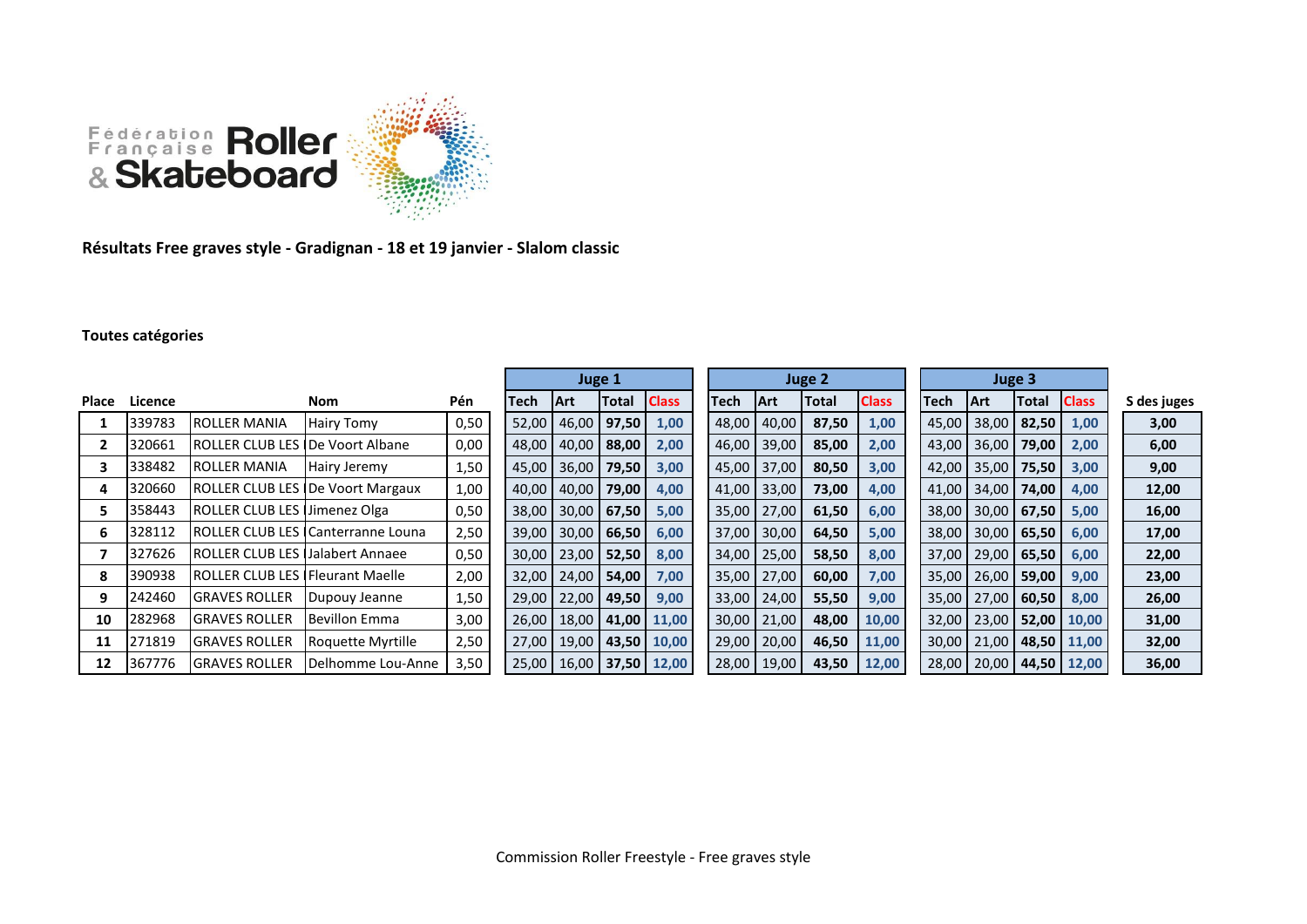

**Résultats Free graves style - Gradignan - 18 et 19 janvier - Slalom battle**

| <b>Classement</b> | Licence | <b>Club</b>                         | <b>Nom</b>             | Catégorie |
|-------------------|---------|-------------------------------------|------------------------|-----------|
|                   | 320661  | ROLLER CLUB LES NORDIKS DE TOURAINE | De Voort Albane        |           |
|                   | 287377  | <b>SPUC PESSAC</b>                  | <b>Blin Lisa</b>       |           |
| 3                 | 242460  | <b>GRAVES ROLLER</b>                | Dupouy Jeanne          |           |
| 4                 | 328112  | ROLLER CLUB LES NORDIKS DE TOURAINE | Canterranne Louna      |           |
| 5                 | 320660  | ROLLER CLUB LES NORDIKS DE TOURAINE | De Voort Margaux       |           |
| 6                 | 390938  | ROLLER CLUB LES NORDIKS DE TOURAINE | <b>Fleurant Maelle</b> |           |
|                   | 327626  | ROLLER CLUB LES NORDIKS DE TOURAINE | Jalabert Annaee        |           |
| 8                 | 358443  | ROLLER CLUB LES NORDIKS DE TOURAINE | Jimenez Olga           |           |
| 9                 | 271819  | <b>GRAVES ROLLER</b>                | Roquette Myrtille      |           |
| 10                | 435811  | <b>ROLLER BUG</b>                   | Lemoine Camille        |           |
| 10                | 282968  | <b>GRAVES ROLLER</b>                | <b>Bevillon Emma</b>   |           |
| 10                | 367776  | <b>GRAVES ROLLER</b>                | Delhomme Lou-Anne      |           |

| <b>Classement</b> | Licence | Club                | <b>Nom</b>              | Catégorie |
|-------------------|---------|---------------------|-------------------------|-----------|
|                   | 51268   | <b>SPUC PESSAC</b>  | <b>Claris Alexandre</b> | Н         |
| $\overline{2}$    | 236882  | <b>SPUC PESSAC</b>  | <b>Blin Alexis</b>      | Н         |
| 3                 | 338482  | <b>ROLLER MANIA</b> | Hairy Tomy              | Н         |
| 4                 | 284375  | <b>SPUC PESSAC</b>  | Trijean Maxime          | Н         |
| 5                 | 338482  | <b>ROLLER MANIA</b> | Hairy Jeremy            | Н         |
| 6                 | 203176  | <b>SPUC PESSAC</b>  | Moreno Benjamin         | Н         |

Commission Roller Freestyle - Free graves style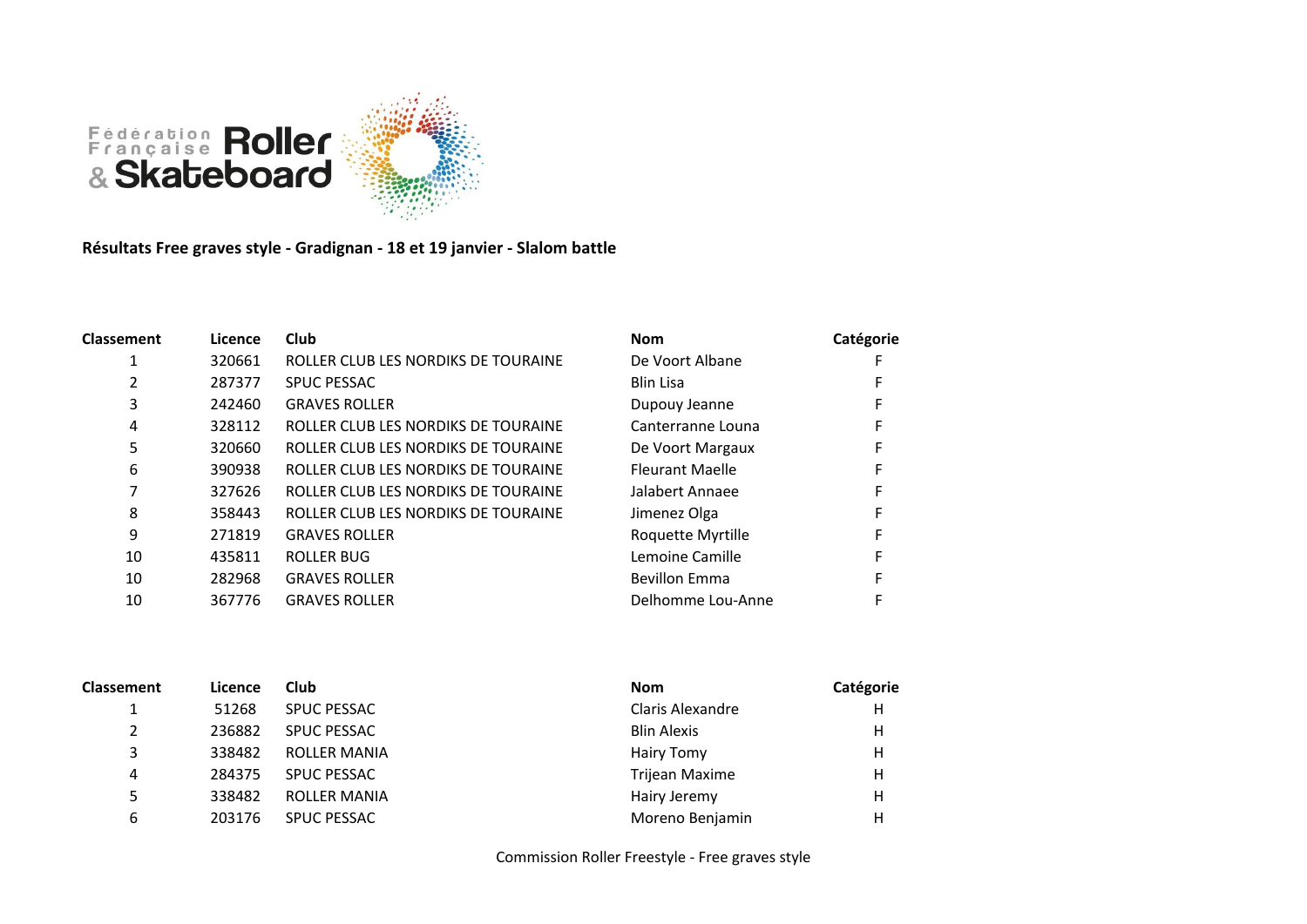

**Résultats Free graves style - Gradignan - 18 et 19 janvier - Hauteur pure**

| <b>Classement</b> | Licence | <b>Club</b>            | <b>Nom</b>           | Catégorie         | <b>Meilleur saut</b> |
|-------------------|---------|------------------------|----------------------|-------------------|----------------------|
|                   | 341219  | <b>ROLLER BUG</b>      | Miletto Aude         | Pouss / Benjamine | 95                   |
| $\mathcal{L}$     | 421655  | <b>GRAVES ROLLER</b>   | Ravaine Carla        | Pouss / Benjamine | 85                   |
| 3                 | 333240  | SKATE MACHIN ARSACAISE | Lassaux Marina       | Pouss / Benjamine | 80                   |
| 4                 | 421649  | SKATE MACHIN ARSACAISE | Lopez Chiara         | Pouss / Benjamine | 75                   |
| 5                 | 421685  | <b>GRAVES ROLLER</b>   | Bruguera Roby Lola   | Pouss / Benjamine | 75                   |
| 6                 | 465432  | <b>GRAVES ROLLER</b>   | Pujol Arbaudie Zoé   | Pouss / Benjamine | 70                   |
|                   | 364648  | SKATE MACHIN ARSACAISE | Acquaviva Joie Ylias | Pouss / Benjamine | 50                   |

| <b>Classement</b> | Licence | Club                   | <b>Nom</b>                    | Catégorie        | <b>Meilleur saut</b> |
|-------------------|---------|------------------------|-------------------------------|------------------|----------------------|
|                   | 400452  | ROLLER BUG             | Colle Mathis                  | Pouss / Benjamin | 105                  |
| 2                 | 362122  | <b>SPUC PESSAC</b>     | Berhila Lounes                | Pouss / Benjamin | 80                   |
| 3                 | 436716  | <b>GRAVES ROLLER</b>   | <b>Hellard-Avalos Tristan</b> | Pouss / Benjamin | 80                   |
| 4                 | 367679  | SKATE MACHIN ARSACAISE | Lacroix Paul                  | Pouss / Benjamin | 80                   |
| 5                 | 401388  | SKATE MACHIN ARSACAISE | <b>Belaud Ylan</b>            | Pouss / Benjamin | 80                   |
| 6                 | 446600  | <b>GRAVES ROLLER</b>   | Lassagne-Moelders--Jacqu      | Pouss / Benjamin | 65                   |
|                   | 420885  | SKATE MACHIN ARSACAISE | <b>Marchal Esteban</b>        | Pouss / Benjamin | 65                   |
| 8                 | 456212  | SKATE MACHIN ARSACAISE | Germain Baptiste              | Pouss / Benjamin | 65                   |